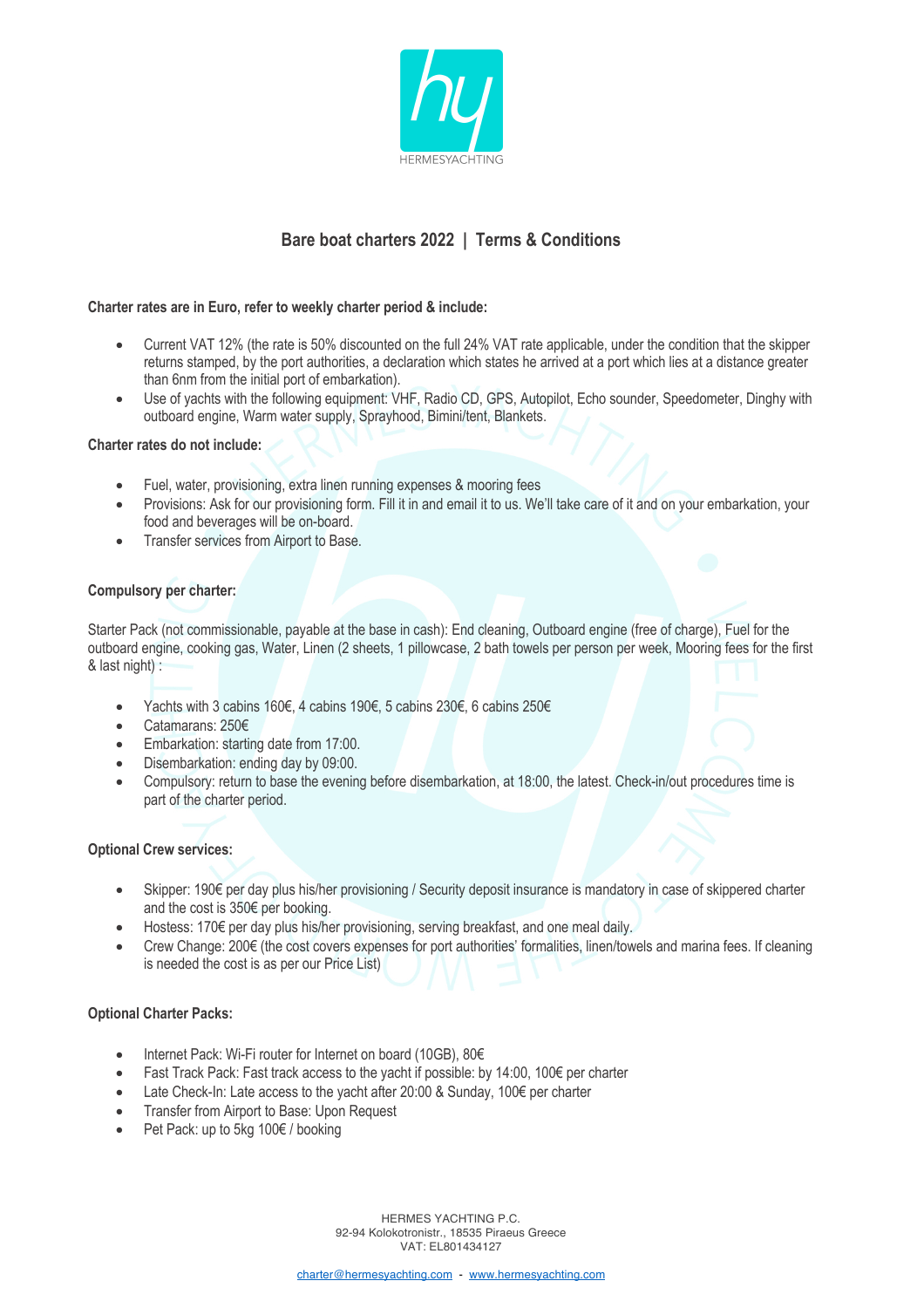

# **Optional Extras:**

- SUP (Stand Up Paddle): 80€ per charter week
- Safety net installed: 200€ per charter
- Extra linen: 10€ / Set per person / week
- Beach towels: 10€ / per piece
- Automatic Life Jacket: 25€ / week

# **Embarkation / Disembarkation:**

Embarkation: charter period start date from 17:00

Disembarkation: charter period end date by 09:00

Return to Re-delivery Base - Compulsory: return to base the evening before disembarkation, at 17:00 the latest. Check-in/out procedure time is considered to be part of the charter period.

# **Discounts:**

- Internet discount: 10%
- Multiple weeks charter: 5%
- Boat show: 5%
- Repeat Hermes Yachting Customers 5%
- Maximum discount: 15%

# **Charter Bases:**

Hermes Yachting charter bases: Lavrion & Preveza. One-way fees\*: Athens-Lavrion / Saronic: 300€, Athens-Dodecanese: 1100€, Athens-Sporades: 700€, Athens-Cyclades: 600€ Athens-Ionian: 1000€

## **Security Deposit:**

The said refundable Security Deposit (2.500-3.500 euro) is required upon embarkation and will cover any damage or loss of the yacht and her equipment during the cruise.

The charterer will provide at Base before embarkation a Security Deposit as per Hermes Yachting offer; payment by credit card, VISA or MasterCard only (no debit cards).

# **Security deposit reduction:**

- For Yachts with 2.500-euro Deposit: 300 euro non-refundable + 500 refundable
- For Yachts with 3.000-euro Deposit: 350 euro non-refundable + 600 refundable
- For Yachts with 3.500-euro Deposit: 400 euro non-refundable + 700 refundable
- For Catamarans with 3.000-euro Deposit: 400 euro non-refundable + 700 refundable

HERMES YACHTING P.C. 92-94 Kolokotronistr., 18535 Piraeus Greece VAT: EL801434127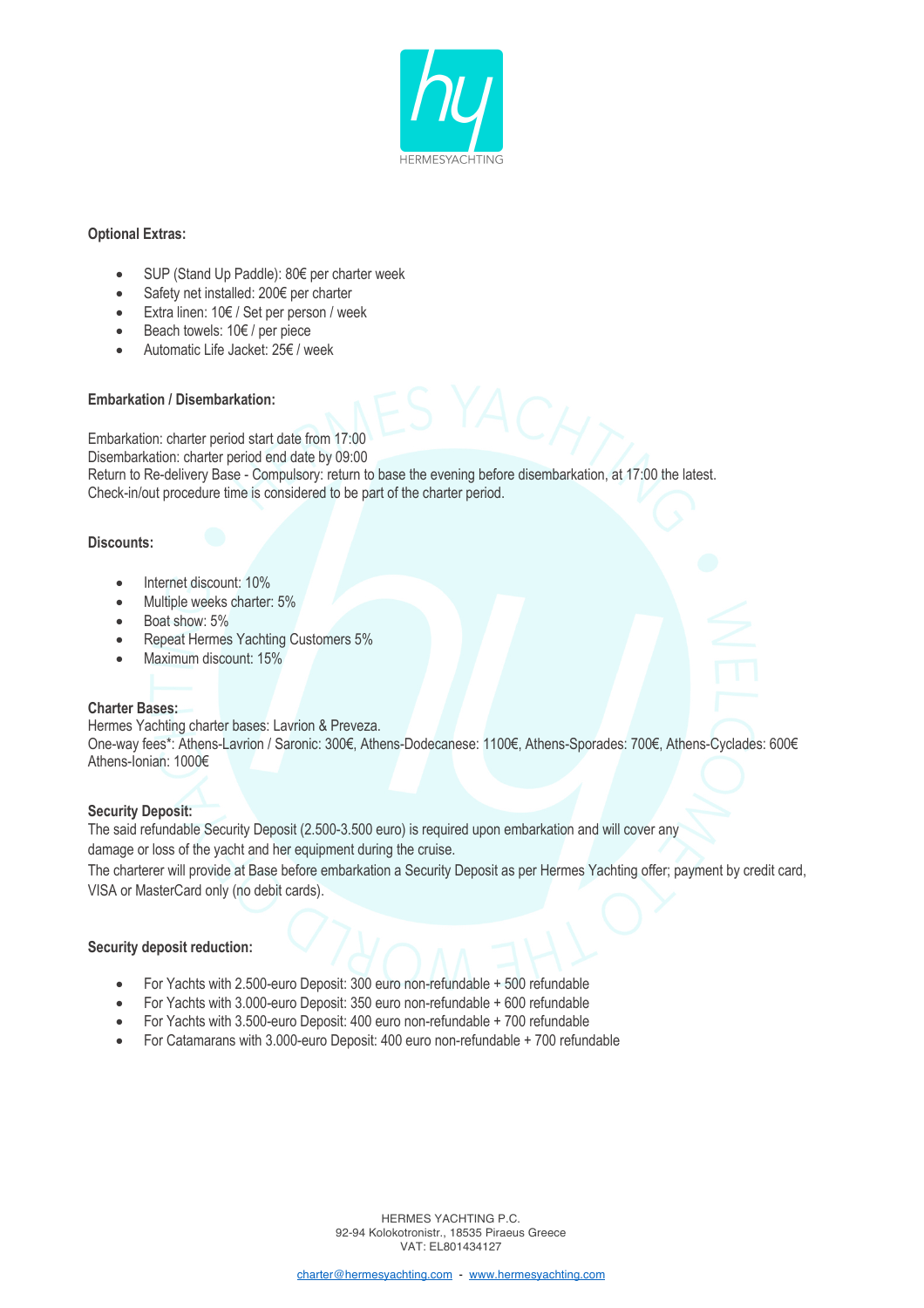

## **Insurance / All boats are insured against:**

- Risks arising from liability to third parties and damage to hull, machinery & equipment.
- Third party liability.
- Sea pollution liability.
- A deductible provision is applied, depending on the yacht's value.

#### **Prices:**

- All prices in Euro, pricelist subject to change without notice.
- Charter Prices include local taxes and VAT calculated as per current rates applicable and valid to this date (VAT 12% on charter fee), subject to change without prior notice or responsibility of the Broker, the Stakeholder, or the Owner.
- Should any changes in applicable tax legislation take place after booking, that result a change of VAT and hence of total amount(s) due, then the difference will be credited or debited accordingly to the Charterer.

#### **Payments:**

Down payment will secure your reservation. The final payment of the charter fee is due 45 days prior to your arrival. 1-2 weeks before your starting date you will receive details for your local contact person at the marina and a list of suggested items to bring with you from home for your sailing adventure!

# **Payment Terms:**

- 50% down payment (of the total charter fee, depending on the booking date) is paid by the bank's transfer to our account upon contract signing/booking confirmation.
- 50% final payment 45 days prior to embarkation.
- If the  $2<sup>nd</sup>$  payment is not paid by the date as stated on the booking confirmation without any notice from the agency/client, then Hermes Yachting P.C. reserve the right to cancel the charter without returning the advance payments

Down payment by wire transfer (without surcharge) or online payment with credit card (plus related credit card fee), should be settled within 1 week

## **Bank details:**

OPTIMA BANK IBAN: GR4803400290029004685027197 BIC/SWIFT: IBOGGRAA Branch Address: 11 Vas. Georgiou str., 18532 Piraeus, Greece Beneficiary: Hermes Yachting I.K.E. Beneficiary's Address: 92-94 Kolokotroni str., 18535 Piraeus, Greece

## **Sailing Qualifications:**

- One crew member presents a valid sailing certificate, proving his competence as Skipper.
- Subject to applicable Greek legislation, qualifications are to be approved by the local Port Authority on the day of departure. Charterer is always liable for the suitability of his qualification and certification.
- Day Skipper Certificates may be rejected by the Port Authority and Charterers are therefore advised to ensure they have an International Certificate of Competence (ICC). Typically, any holder of "Day Skipper" certificate can obtain their ICC from the yachting association that issued their Day Skipper certificate, and the process usually requires nothing more than a simple application.
- Hermes Yachting is not responsible if the skipper certification is rejected by Port Authority and Hermes Yachting reserves the right to require that charterers hire a professional skipper, if their sailing skills are insufficient.